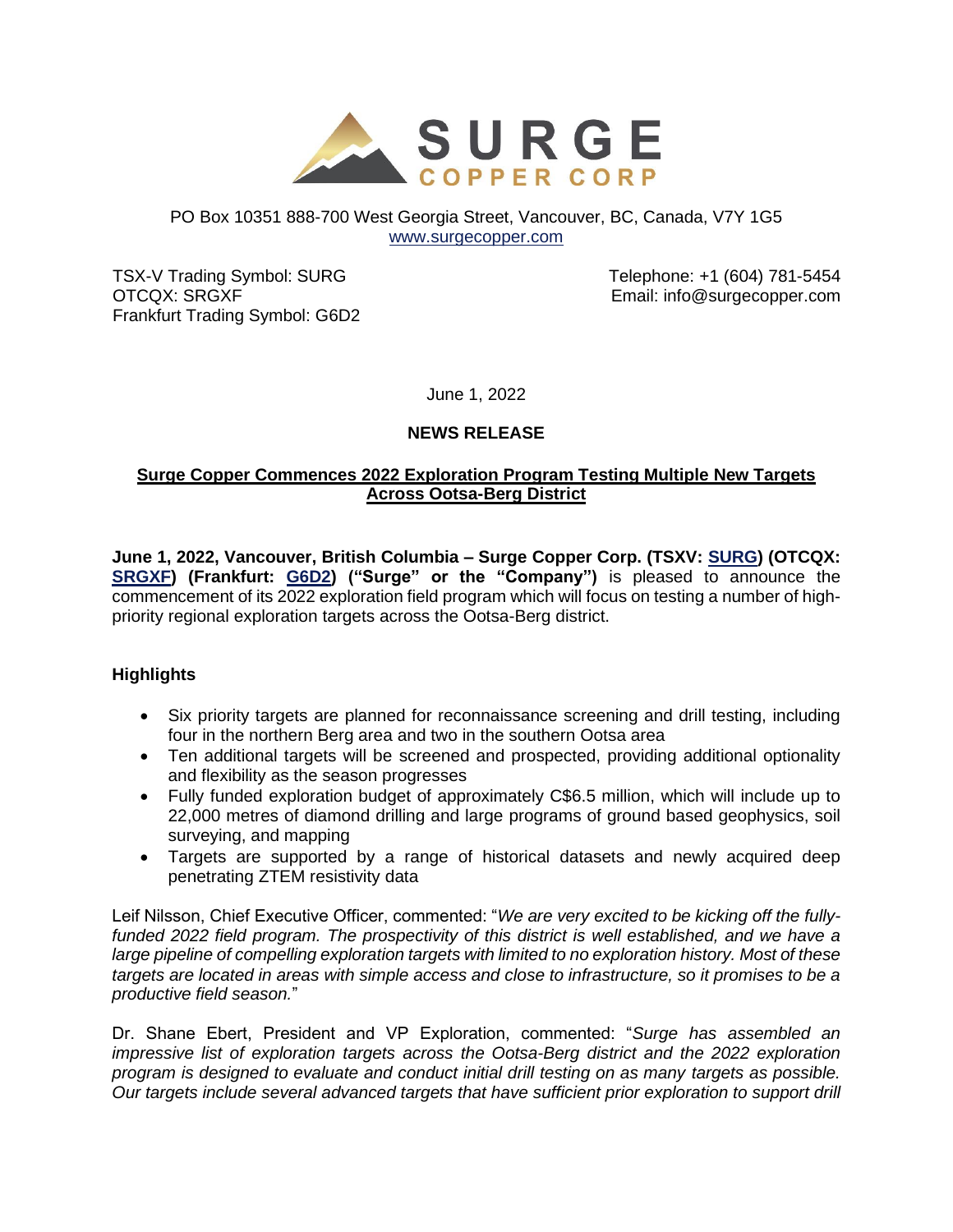*testing, targets with positive exploration data on their peripheries that require additional work prior to finalizing drill locations, and new targets recently identified by ZTEM that occur in flat covered areas that have not been explored previously. We have assembled a diverse, team of experienced field personnel that are excited to systematically evaluate and test the potential for new discovery in this district.*"

## **Details and Timing**

The Company's exploration program has been divided into two phases, with the first phase being based out of the Ootsa exploration camp. During this phase, two high priority targets called West Ox and Midway, which are located adjacent to the Seel and Ox deposits, will be drill tested. Simultaneously, multiple field teams will be screening and prospecting several other porphyrystyle targets in both the Ootsa and Berg areas to prepare for drilling later in the season. High grade breccia-style targets up to 500 metres east of the Seel Breccia zone are also being evaluated for possible drill testing. The second phase of exploration is subject to receipt of final permit approvals at Berg and will include installation of a new camp facility in a low elevation area within the Berg Property to support targeted drilling campaigns later in the year. Targets at Berg which are slated to be drill tested, subject to final screening and permitting, are Bergette, Sibola, Fire, and the new NE Target, which occurs in a covered area and has no prior history of exploration. Exploration target maps and figures for the Berg and Ootsa regions are shown below in Figures 1-4, highlighting ZTEM resistivity signatures, known mineralization, and copper-in-soil anomalies. Additional details on selected exploration targets, including maps and sections, will be provided on the Company's website. The Company's current cash position is approximately C\$8 million.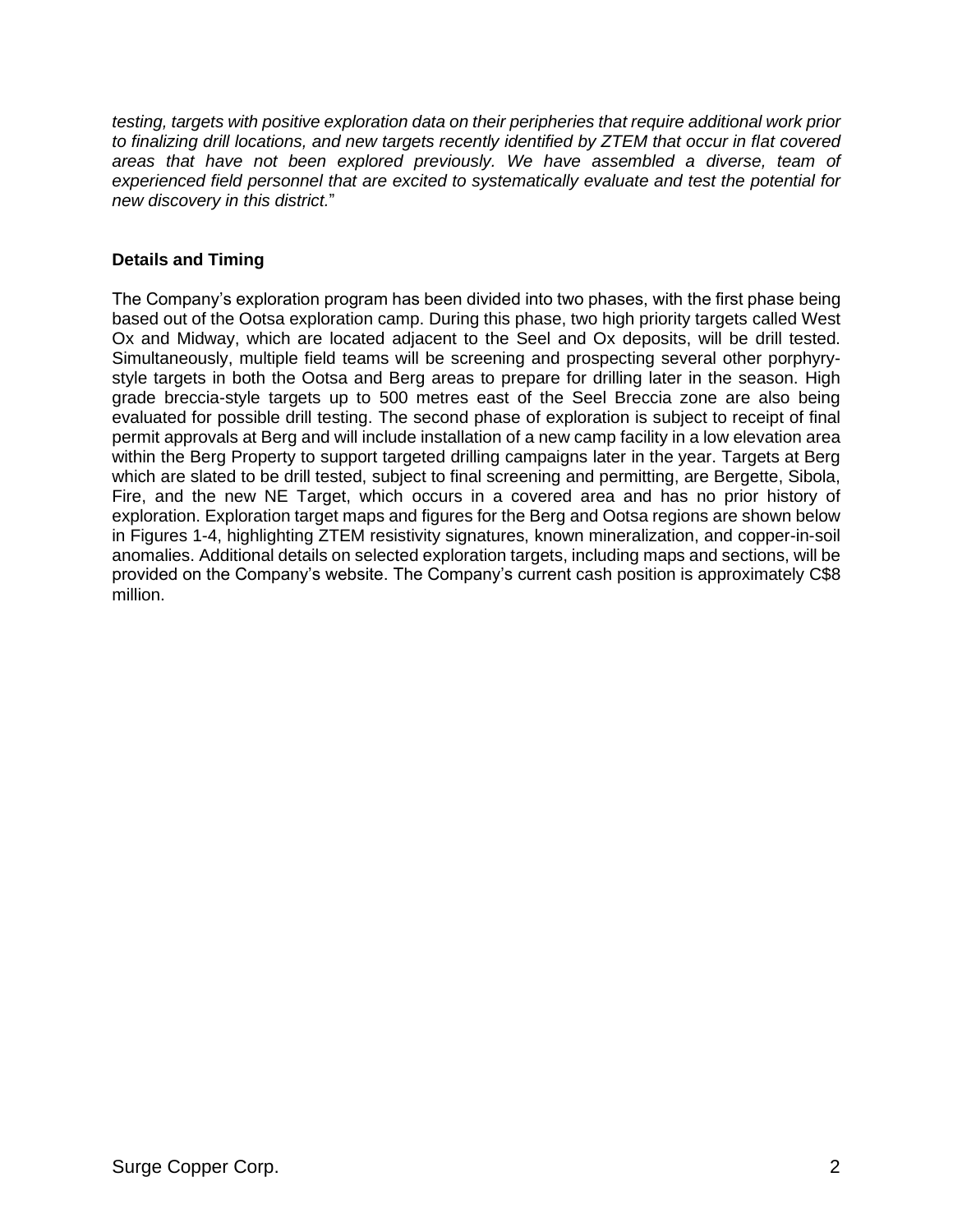

**Figure 1. Berg Regional Exploration Targets Map.**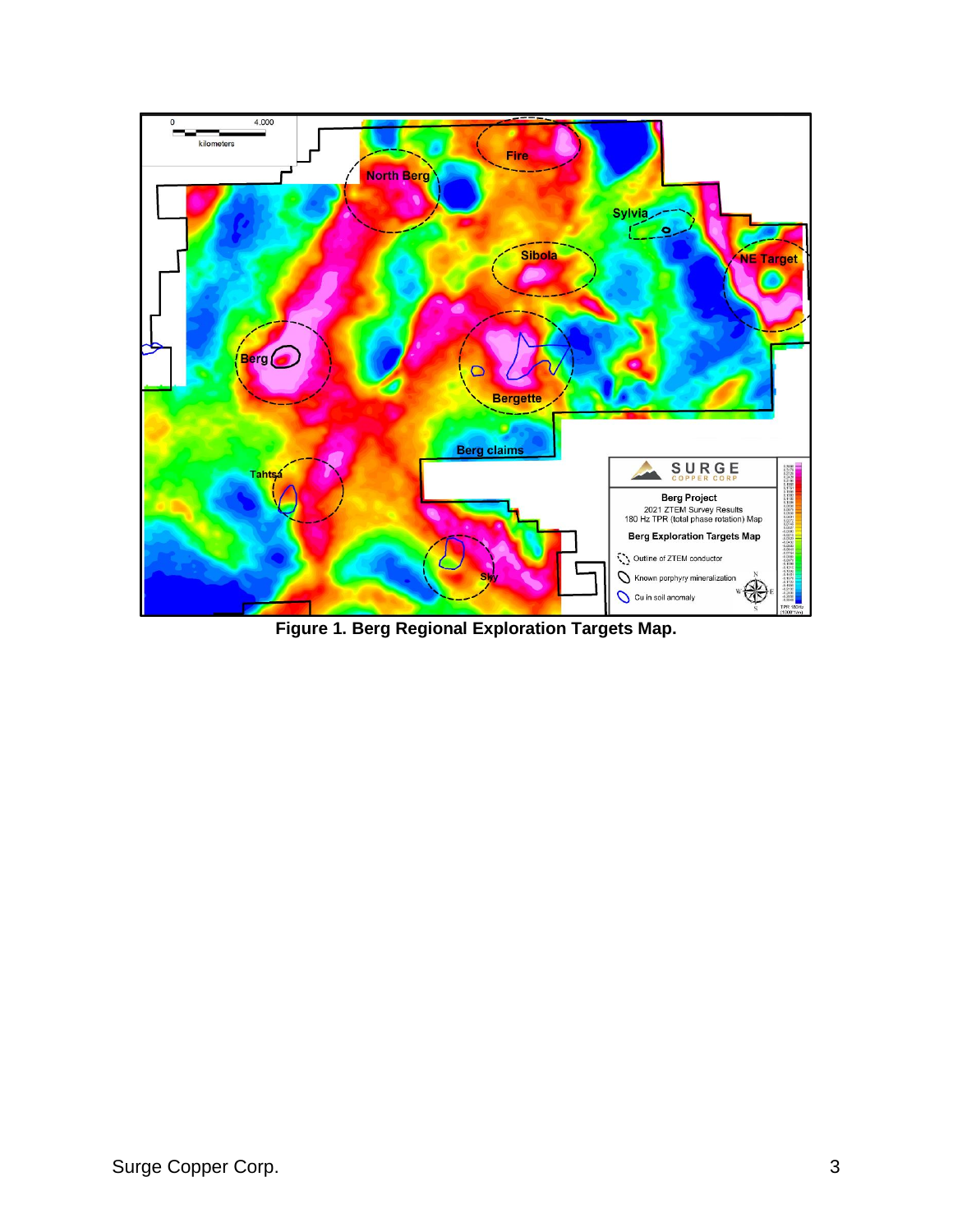

**Figure 2. Ootsa Regional Exploration Targets Map.**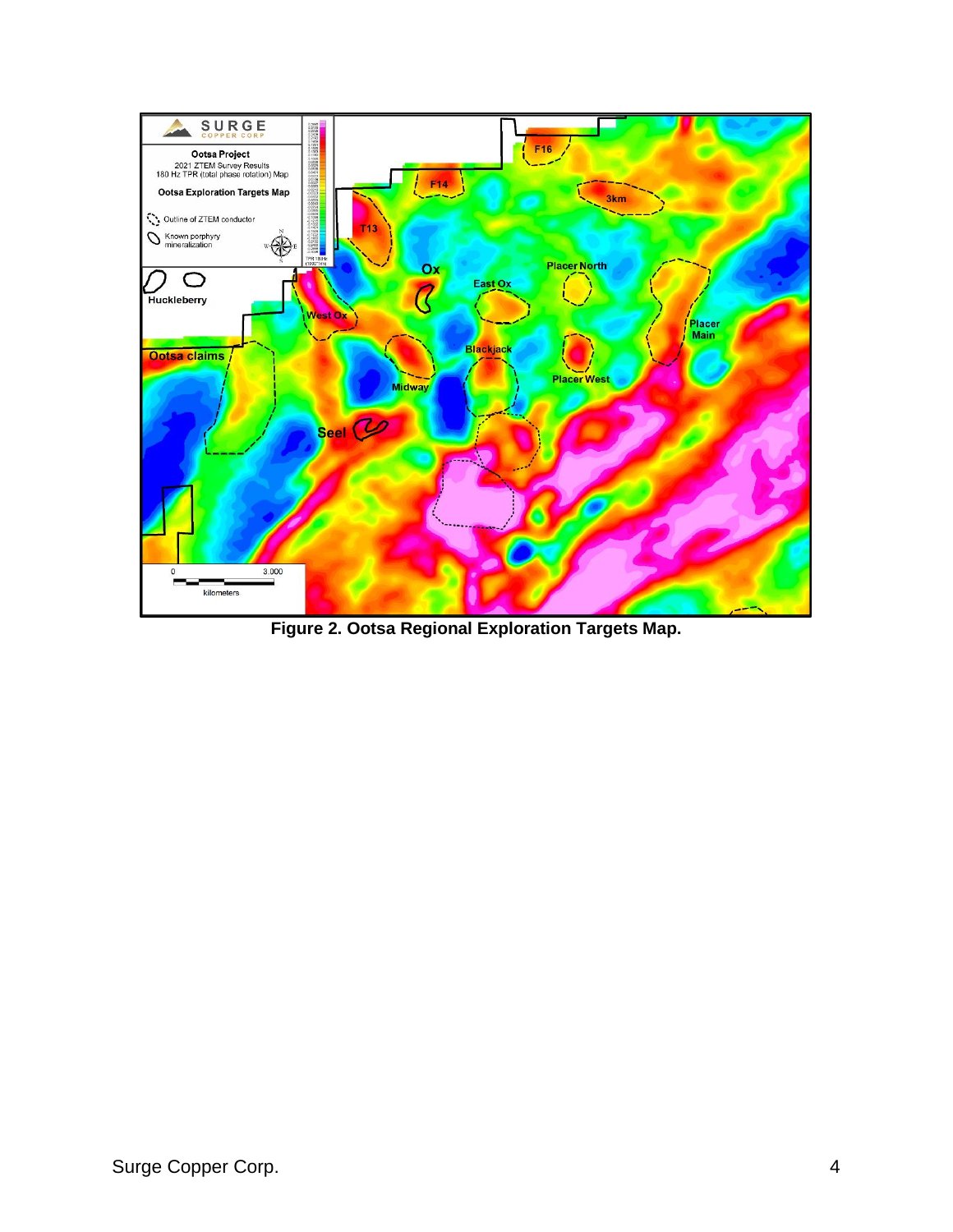

**Figure 3. Property Map Highlighting Regional Exploration Targets.**



**Figure 4. Diagram of 20 regional exploration targets categorized by stage and priority.**

# **Upcoming Catalysts**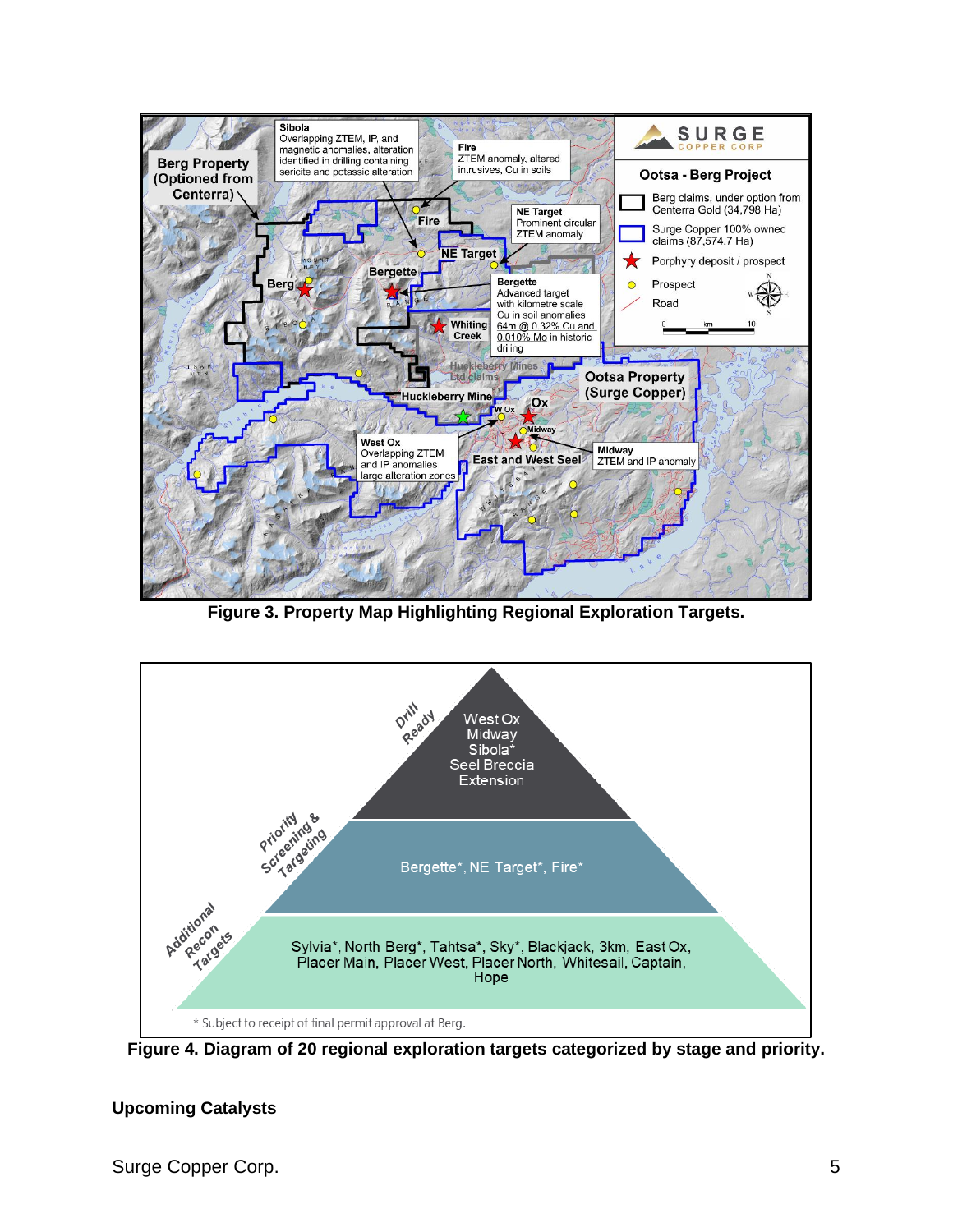The Company anticipates updating the market on results from the following activities:

- Resource update for the Ootsa project
- Results from the West Seel metallurgical testwork program
- Exploration updates throughout the 2022 field program

#### **Qualified Person**

Dr. Shane Ebert P.Geo., is the Qualified Person for the Ootsa and Berg projects as defined by National Instrument 43-101 and has approved the technical disclosure contained in this news release. The survey data and data quality have been prepared, processed, and validated by experienced professionals at Geotech Ltd.

#### **About Surge Copper Corp.**

The Company owns a 100% interest in the Ootsa Property, an advanced stage exploration project containing the East Seel, West Seel and Ox porphyry deposits located adjacent to the open pit Huckleberry Copper Mine, owned by Imperial Metals. The Ootsa Property contains pit constrained NI 43-101 compliant resources of copper, gold, molybdenum, and silver in the Measured and Indicated categories.

The Company is also earning into a 70% interest in the Berg Property from Centerra Gold. Berg is a large, advanced stage exploration project located 28 km northwest of the Ootsa deposits. Berg contains pit constrained 43-101 compliant resources of copper, molybdenum, and silver in the Measured and Indicated categories. Combined, the adjacent Ootsa and Berg properties give Surge a dominant land position in the Ootsa-Huckleberry-Berg district and control over four advanced porphyry deposits.

#### **On Behalf of the Board of Directors**

"Leif Nilsson" Chief Executive Officer

For Further information, please contact: Riley Trimble, Corporate Communications & Development Telephone: +1 604 416 2978 Email: [info@surgecopper.com](mailto:info@surgecopper.com) Twitter: [@SurgeCopper](http://www.twitter.com/SurgeCopper) LinkedIn: [Surge Copper Corp](https://www.linkedin.com/company/surge-copper-corp/) [https://www.surgecopper.com](https://www.surgecopper.com/)

*Neither the TSX Venture Exchange nor its Regulation Services Provider (as that term is defined in the policies of the TSX Venture Exchange) accepts responsibility for the adequacy or accuracy of this release*.

*This News Release contains forward-looking statements, which relate to future events. In some cases, you can identify forward-looking statements by terminology such as "will", "may", "should", "expects", "plans", or "anticipates" or the negative of these terms or other comparable terminology.*